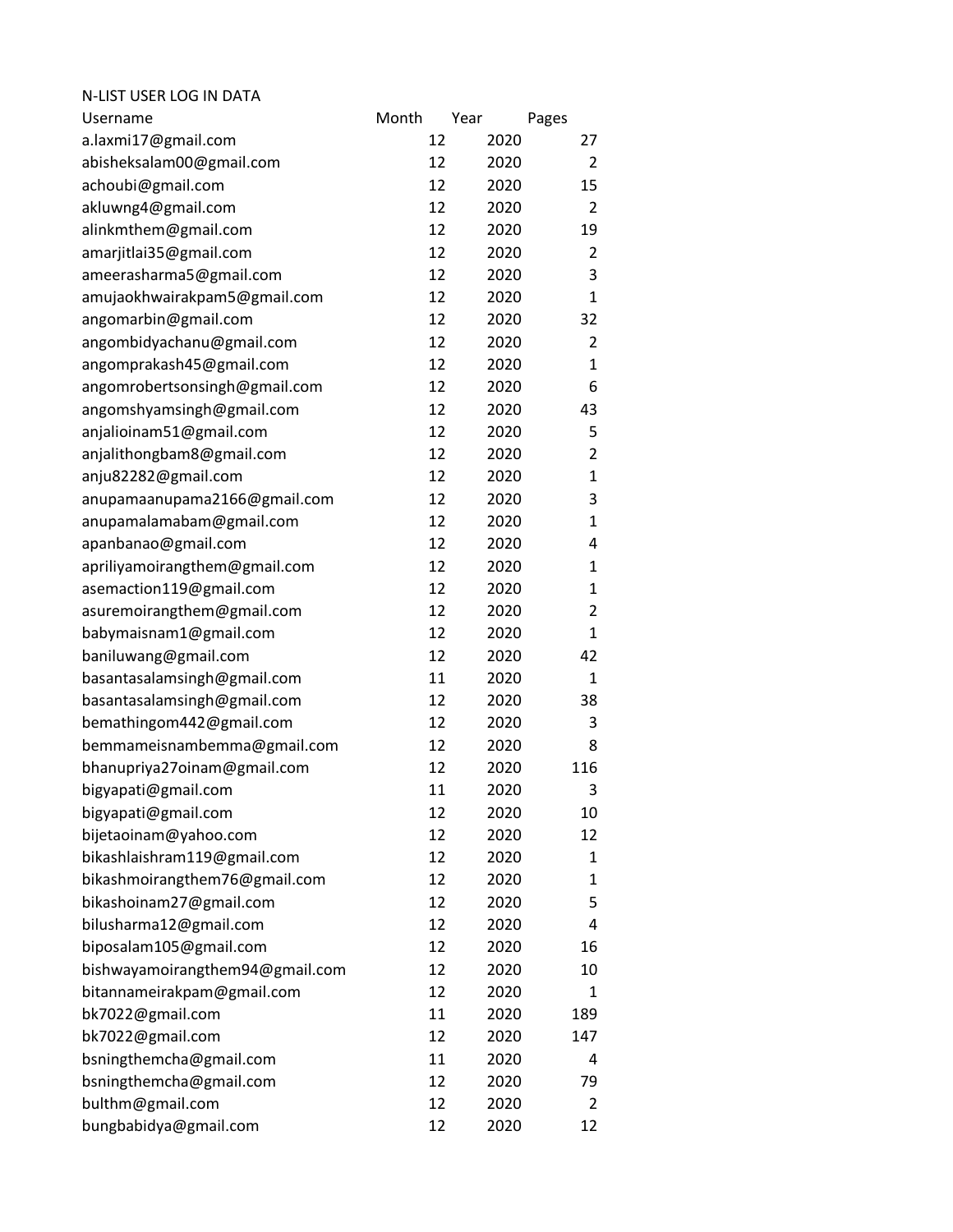| buntych8@gmail.com                   | 12 | 2020 | 5              |
|--------------------------------------|----|------|----------------|
| chabungbamlamjingba@gmail.com        | 12 | 2020 | $\overline{2}$ |
| chabungbamluxmidevi@gmail.com        | 12 | 2020 | 8              |
| chanchanaorem87@gmail.com            | 12 | 2020 | 19             |
| chanu.nancy@gmail.com                | 12 | 2020 | $\mathbf{1}$   |
| chanukhangembamlinthoinganbi@gmail.c | 12 | 2020 | 41             |
| chaobathoudam9@gmail.com             | 12 | 2020 | 13             |
| colabiikhaidem@gmail.com             | 12 | 2020 | 3              |
| debina01@gmail.com                   | 12 | 2020 | 1              |
| debinaningthouja@gmail.com           | 12 | 2020 | $\mathbf{1}$   |
| delinakhwairakpam@gmail.com          | 12 | 2020 | 6              |
| devikalaishom120@gmail.com           | 12 | 2020 | 168            |
| devomoirangthem68@gmail.com          | 12 | 2020 | 8              |
| dhanarajpaonam392@gmail.com          | 12 | 2020 | 29             |
| dinealukramdinea38101@gmail.com      | 12 | 2020 | $\mathbf{1}$   |
| dningthoujam01@gmail.com             | 12 | 2020 | 63             |
| dolenkhuman@gmail.com                | 11 | 2020 | 2              |
| dolenkhuman@gmail.com                | 12 | 2020 | 406            |
| elangbamsingh4@gmail.com             | 12 | 2020 | 1              |
| gaidinluk@gmail.com                  | 12 | 2020 | 1              |
| geethabalaheisnam@gmail.com          | 12 | 2020 | 1              |
| ghanamoirangcha5@gmail.com           | 12 | 2020 | 9              |
| goldeelaishram080@gmail.com          | 12 | 2020 | $\overline{2}$ |
| graceningthoujam54@gmail.com         | 12 | 2020 | 18             |
| grebgr55@gmail.com                   | 12 | 2020 | $\mathbf{1}$   |
| gunileimapokpam@gmail.com            | 12 | 2020 | 1              |
| h.romeo51@gmail.com                  | 12 | 2020 | 22             |
| haobijamadisonmeitei@gmail.com       | 12 | 2020 | 10             |
| haobijamgeetanjali@gmail.com         | 12 | 2020 | 7              |
| heisnamelina098765@gmail.com         | 12 | 2020 | 5              |
| heisnammichael123@gmail.com          | 12 | 2020 | $\overline{2}$ |
| herojit009@gmail.com                 | 12 | 2020 | 13             |
| herojitlaishram010101@gmail.com      | 12 | 2020 | 4              |
| hidampremlata@gmail.com              | 12 | 2020 | 1              |
| ibeyaimadevi1974@gmail.com           | 12 | 2020 | 6              |
| ibobilaishram2@gmail.com             | 12 | 2020 | 18             |
| ichaldevi289@gmail.com               | 12 | 2020 | 1              |
| immune2cold@gmail.com                | 11 | 2020 | 4              |
| immune2cold@gmail.com                | 12 | 2020 | 6              |
| irommethoi@gmail.com                 | 12 | 2020 | 1              |
| jcleonkoko@gmail.com                 | 12 | 2020 | 3              |
| jimakhundongbam@gmail.com            | 12 | 2020 | $\overline{2}$ |
| jmoirangthem007@gmail.com            | 12 | 2020 | 36             |
| johnsonthokchom78@gmail.com          | 12 | 2020 | 3              |
| joymalaphanjoubam@gmail.com          | 12 | 2020 | 1              |
| joymoirangthem96@gmail.com           | 12 | 2020 | 1              |
| kabitagurumayum162@gmail.com         | 12 | 2020 | 2              |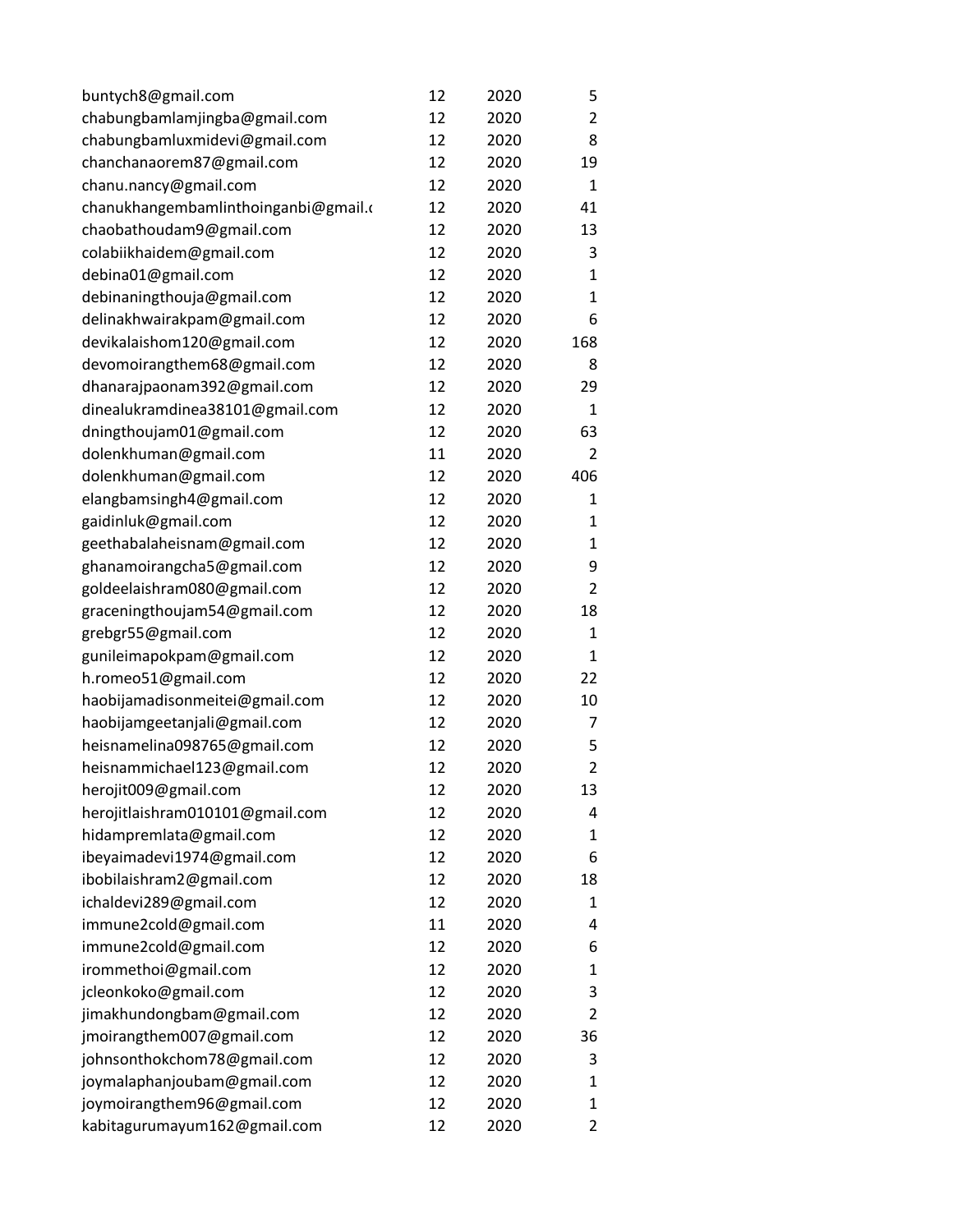| kalpanathoudam79@gmail.com          | 12 | 2020 | 1              |
|-------------------------------------|----|------|----------------|
| kariugaimeidangmei@gmail.com        | 12 | 2020 | 1              |
| keisham_merita@yahoo.com            | 12 | 2020 | 3              |
| keishamsachin25@gmail.com           | 12 | 2020 | 7              |
| keturahkams@gmail.com               | 12 | 2020 | 3              |
| kgyanidevi1234@gmail.com            | 12 | 2020 | 119            |
| khoiromnolini@gmail.com             | 12 | 2020 | 6              |
| khoiromrakesh729@gmail.com          | 12 | 2020 | 13             |
| khoiyumsalam@gmail.com              | 12 | 2020 | 4              |
| khranijish@gmail.com                | 12 | 2020 | $\mathbf{1}$   |
| khthunder005@gmail.com              | 12 | 2020 | 6              |
| khumukchamsanjitkumar@gmail.com     | 12 | 2020 | 3              |
| khundrakpamrabichandra02@gmail.com  | 12 | 2020 | 3              |
| kishorjit.singh@yahoo.com           | 12 | 2020 | $\overline{2}$ |
| konthoujamrohit44@gmail.com         | 12 | 2020 | 5              |
| kreetikapukhrambam@gmail.com        | 12 | 2020 | 18             |
| krishnakonthoujamdarkmoon@gmail.com | 12 | 2020 | 7              |
| kulabidhu36@gmail.com               | 12 | 2020 | 21             |
| kumarpukhrambam@gmail.com           | 11 | 2020 | 10             |
| laishrambikesh777@gmail.com         | 12 | 2020 | $\mathbf{1}$   |
| laishramlangamba8@gmail.com         | 12 | 2020 | 13             |
| laishramneha73@gmail.com            | 12 | 2020 | $\overline{2}$ |
| laishramp@gmail.com                 | 12 | 2020 | 6              |
| laishramrejina30@gmail.com          | 12 | 2020 | 86             |
| laishramroji6@gmail.com             | 12 | 2020 | 2              |
| laishramsandhyarani0@gmail.com      | 12 | 2020 | 1              |
| laishramyaingamba144@gmail.com      | 12 | 2020 | 1              |
| laxmikorean@gmail.com               | 12 | 2020 | 2              |
| lborish7@gmail.com                  | 12 | 2020 | $\overline{2}$ |
| ldhurba@gmail.com                   | 12 | 2020 | $\overline{2}$ |
| leihaorongbamlakshmi@gmail.com      | 12 | 2020 | 20             |
| leihaorongbampremi@gmail.com        | 12 | 2020 | 5              |
| leishangthem.m.c@gmail.com          | 12 | 2020 | 17             |
| Imonadevi@gmail.com                 | 12 | 2020 | 2              |
| lplinthoidevi637@gmail.com          | 11 | 2020 | $\overline{2}$ |
| lplinthoidevi637@gmail.com          | 12 | 2020 | 8              |
| Iroji2001@gmail.com                 | 12 | 2020 | 46             |
| luchingpurelkhumancha@gmail.com     | 12 | 2020 | 1              |
| luwangchajoy@gmail.com              | 12 | 2020 | 11             |
| luwangchasnilachandras@gmail.com    | 11 | 2020 | $\mathbf{1}$   |
| luwangchasnilachandras@gmail.com    | 12 | 2020 | 11             |
| mabdurrshah@gmail.com               | 12 | 2020 | 78             |
| machahem21@gmail.com                | 12 | 2020 | 1              |
| maheshningthoujam3@gmail.com        | 12 | 2020 | $\overline{2}$ |
| maichoutaret@gmail.com              | 12 | 2020 | 3              |
| maisnamrejina@gmail.com             | 12 | 2020 | 5              |
| malemnganbich859@gmail.com          | 12 | 2020 | $\mathbf{1}$   |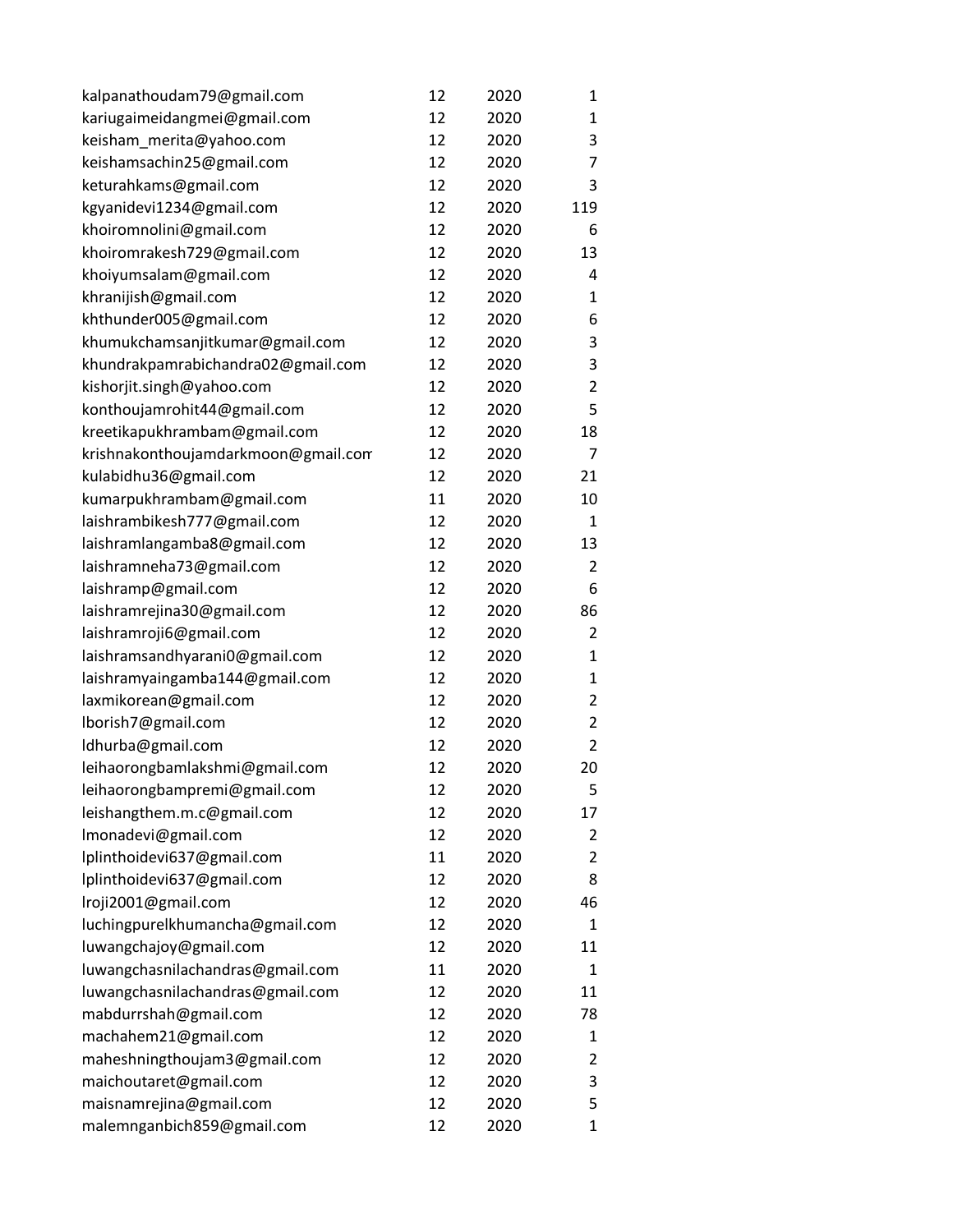| malemthoudam8787@gmail.com         | 12 | 2020 | 1              |
|------------------------------------|----|------|----------------|
| mandasalam001@gmail.com            | 12 | 2020 | $\overline{2}$ |
| mangaleima12345@gmail.com          | 12 | 2020 | 5              |
| manikumarhao45@gmail.com           | 12 | 2020 | $\mathbf{1}$   |
| maniwayenbam@gmail.com             | 12 | 2020 | 35             |
| manoramameiteichanu@gmail.com      | 12 | 2020 | 30             |
| maradonapukhrambam6264@gmail.com   | 12 | 2020 | 2              |
| marrygonmei5@gmail.com             | 12 | 2020 | 13             |
| marsonkhundrakpam123@gmail.com     | 12 | 2020 | 1              |
| michaelthoudam9@gmail.com          | 12 | 2020 | 5              |
| mingobi@rediffmail.com             | 11 | 2020 | 4              |
| mingobi@rediffmail.com             | 12 | 2020 | 20             |
| mingsel977414@gmail.com            | 12 | 2020 | 2              |
| mkshetri03@gmail.com               | 12 | 2020 | 223            |
| moirangthemkabita@gmail.com        | 12 | 2020 | 73             |
| moirangthemsomarendra@gmail.com    | 12 | 2020 | 1              |
| monicahaobijam@gmail.com           | 12 | 2020 | $\overline{2}$ |
| mushaindi@gmail.com                | 11 | 2020 | 1              |
| nabayumnam7@gmail.com              | 12 | 2020 | 10             |
| nanditanameirakpam1234@gmail.com   | 12 | 2020 | 78             |
| naobichasalam71@gmail.com          | 12 | 2020 | 1              |
| naobikhangembam71@gmail.com        | 12 | 2020 | $\overline{2}$ |
| nebethoks@gmail.com                | 12 | 2020 | 7              |
| neerajlaishram@gmail.com           | 12 | 2020 | 5              |
| nehalaiz76@gmail.com               | 12 | 2020 | $\overline{2}$ |
| ngangomnaocha8014@gmail.com        | 12 | 2020 | $\overline{2}$ |
| nganthoibitongbram@gmail.com       | 12 | 2020 | $\mathbf{1}$   |
| ningthoujamdipashreedevi@gmail.com | 12 | 2020 | 1              |
| ningthoujamjoykumar5@gmail.com     | 12 | 2020 | 1              |
| ningthoujamopendro20@gmail.com     | 12 | 2020 | 3              |
| nnchanchan@gmail.com               | 12 | 2020 | 5              |
| nongmaithemdaina777@gmail.com      | 12 | 2020 | 1              |
| nongmaithemrajkiran@gmail.com      | 12 | 2020 | 2              |
| nungshibabu1976@gmail.com          | 11 | 2020 | 14             |
| oinamjamessingh6789@gmail.com      | 11 | 2020 | 1              |
| oinamjamessingh6789@gmail.com      | 12 | 2020 | 3              |
| oinampremchandsingh@gmail.com      | 12 | 2020 | $\overline{2}$ |
| oinamrojersingh@gmail.com          | 12 | 2020 | 3              |
| oinamroshni7@gmail.com             | 12 | 2020 | 1              |
| okramishorchandra@gmail.com        | 11 | 2020 | $\mathbf{1}$   |
| oliviathembi1122@gmail.com         | 12 | 2020 | 438            |
| ormilakhwairakpam@gmail.com        | 12 | 2020 | 47             |
| pakpikhwairakpam28@gmail.com       | 12 | 2020 | 9              |
| phairembamranjit@gmail.com         | 12 | 2020 | 4              |
| pinkyheisnam24@gmail.com           | 12 | 2020 | 12             |
| pningthemcha@gmail.com             | 12 | 2020 | 2              |
| potshangbambino@gmail.com          | 11 | 2020 | $\mathbf{1}$   |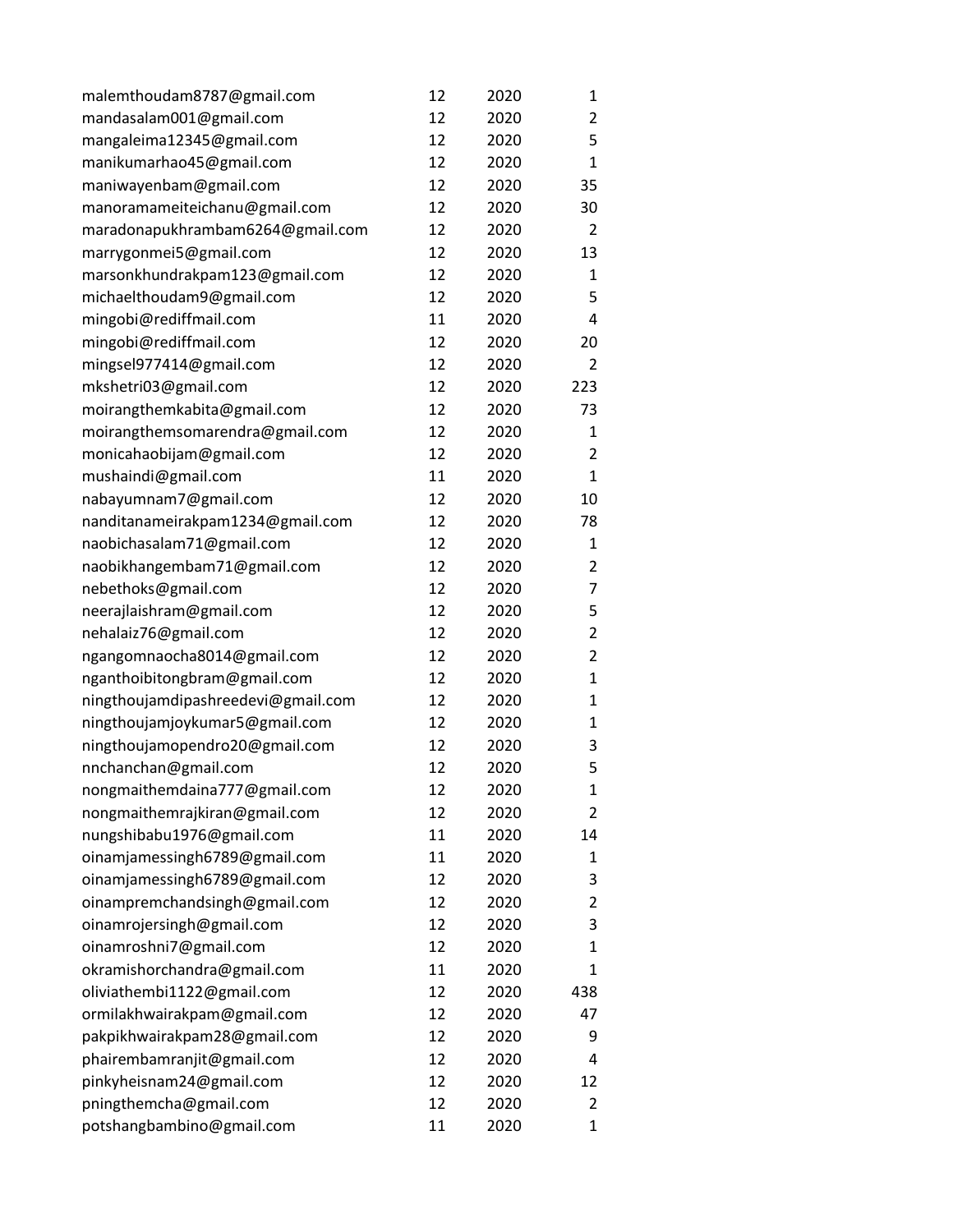| potshangbambino@gmail.com           | 12 | 2020 | 46           |
|-------------------------------------|----|------|--------------|
| pravakerpukhrambam123@gmail.com     | 12 | 2020 | 2            |
| premanandakei@gmail.com             | 12 | 2020 | 1            |
| premchandangom@gmail.com            | 12 | 2020 | 3            |
| premlatahidam@gmail.com             | 12 | 2020 | 18           |
| priokumarthokchom@gmail.com         | 12 | 2020 | 32           |
| priyaheisnam100@gmail.com           | 12 | 2020 | 3            |
| priyaluxmitakhellambam123@gmail.com | 12 | 2020 | 1            |
| priyankaheisnam@gmail.com           | 12 | 2020 | $\mathbf{1}$ |
| priyathingujam0@gmail.com           | 12 | 2020 | $\mathbf{1}$ |
| priyochandkhumanlaishram@gmail.com  | 12 | 2020 | 82           |
| priyohemam000@gmail.com             | 12 | 2020 | 2            |
| pukhrambamamarjit9@gmail.com        | 12 | 2020 | 1            |
| punsibaheisnam07@gmail.com          | 12 | 2020 | $\mathbf{1}$ |
| pushpa.spsrpp@gmail.com             | 12 | 2020 | 4            |
| pushpakhwairakpam12345@gmail.com    | 12 | 2020 | 1            |
| puyammilan123@gmail.com             | 12 | 2020 | 49           |
| rabitakhwairakpam@gmail.com         | 12 | 2020 | 25           |
| rahmanfazoor@gmail.com              | 12 | 2020 | 176          |
| rajkonthoujam88@gmail.com           | 12 | 2020 | 6            |
| rajkumarsanjoy@gmail.com            | 12 | 2020 | 14           |
| ramanandahaobam222@gmail.com        | 12 | 2020 | 1            |
| rameshoinam74@gmail.com             | 12 | 2020 | 1            |
| rasiladevi.2u@gmail.com             | 12 | 2020 | 8            |
| ratankhwaiz@gmail.com               | 12 | 2020 | 2            |
| rebeccasagolsem974@gmail.com        | 12 | 2020 | 1            |
| rebikaoinam927@gmail.com            | 12 | 2020 | 1            |
| reshmasagon@gmail.com               | 12 | 2020 | 1            |
| rkmarjit6@gmail.com                 | 11 | 2020 | 1            |
| rkpratima60@gmail.com               | 12 | 2020 | 2            |
| rkpremobala@gmail.com               | 12 | 2020 | 24           |
| robartsonyumnam@gmail.com           | 12 | 2020 | 1            |
| robertsonhaobijam739@gmail.com      | 12 | 2020 | 1            |
| robertsonoinam09@gmail.com          | 12 | 2020 | 3            |
| rohinlaishram123@gmail.com          | 12 | 2020 | 56           |
| rohithznm83697@gmail.com            | 12 | 2020 | 1            |
| rohitoinam13@gmail.com              | 12 | 2020 | 1            |
| roinam005@gmail.com                 | 12 | 2020 | 1            |
| rojirajkumari1795@gmail.com         | 12 | 2020 | 3            |
| romenoinam10@gmail.com              | 12 | 2020 | 2            |
| romeshmaibam35@gmail.com            | 12 | 2020 | 167          |
| romeshphairembam227@gmail.com       | 12 | 2020 | 1            |
| romitadevi14@gmail.com              | 12 | 2020 | 52           |
| ronaldopukhrambam528@gmail.com      | 12 | 2020 | 2            |
| ronishtaks53@gmail.com              | 12 | 2020 | 30           |
| roshanrkmeitei@gmail.com            | 12 | 2020 | 2            |
| roshibinalyshram@gmail.com          | 12 | 2020 | 19           |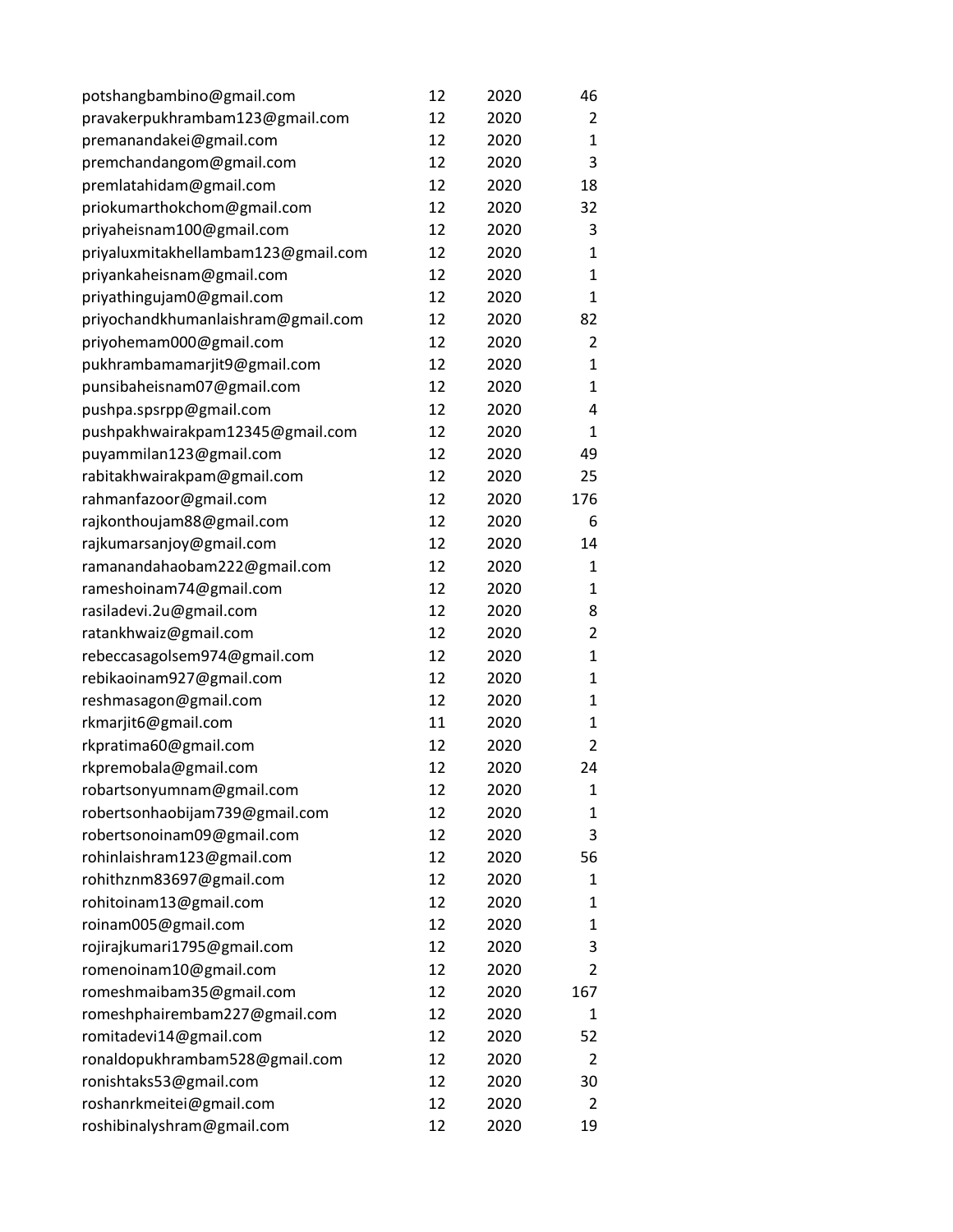| roshnichandmoirangthem@gmail.com        | 12 | 2020 | 2              |
|-----------------------------------------|----|------|----------------|
| roshnioinam123@gmail.com                | 12 | 2020 | 3              |
| sahanimanisha548@gmail.com              | 12 | 2020 | 45             |
| saimondkh9@gmail.com                    | 12 | 2020 | 1              |
| salambandana0@gmail.com                 | 12 | 2020 | 6              |
| samanandi345@gmail.com                  | 12 | 2020 | 5              |
| sanahanba123@gmail.com                  | 12 | 2020 | 124            |
| santoshsinghania13@gmail.com            | 12 | 2020 | 1              |
| sapammaladevi@gmail.com                 | 12 | 2020 | 178            |
| sarangthemsidharth@gmail.com            | 12 | 2020 | $\mathbf{1}$   |
| sarjubala2020mnc@gmail.com              | 12 | 2020 | 2              |
| shamjetsunita123@gmail.com              | 12 | 2020 | 27             |
| sheikhmominashahani94@gmail.com         | 12 | 2020 | 8              |
| sippy.doss.0123.sippydoss.0123@gmail.co | 12 | 2020 | 1              |
| somendrorajkumar94@gmail.com            | 12 | 2020 | 7              |
| somokantamoirangthem42@gmail.com        | 12 | 2020 | 2              |
| somolai@gmail.com                       | 11 | 2020 | 6              |
| somolai@gmail.com                       | 12 | 2020 | 5              |
| soniakhumanthem35@gmail.com             | 12 | 2020 | 3              |
| soniakhwairakpam123@gmail.com           | 12 | 2020 | 7              |
| sonikakhanganbi@gmail.com               | 12 | 2020 | 1              |
| sonyrajkumari1999@gmail.com             | 12 | 2020 | $\overline{2}$ |
| sumatikhwairakpam@gmail.com             | 12 | 2020 | 197            |
| sunitaningthoujam@gmail.com             | 12 | 2020 | 7              |
| sur_rk@yahoo.com                        | 12 | 2020 | 4              |
| surchandngangom12@gmail.com             | 12 | 2020 | 1              |
| surdahaobijam@gmail.com                 | 12 | 2020 | $\overline{2}$ |
| surmilagurumayum6@gmail.com             | 12 | 2020 | 1              |
| swamitamairembam76@gmail.com            | 12 | 2020 | 65             |
| sylvia.naorez@gmail.com                 | 12 | 2020 | 5              |
| takhellambambikash787@gmail.com         | 12 | 2020 | $\mathbf{1}$   |
| tarunathokchom@gmail.com                | 12 | 2020 | 1              |
| thingbaijamibe658@gmail.com             | 12 | 2020 | 2              |
| thingbaijamparishmita@gmail.com         | 12 | 2020 | 2              |
| thingyaoreia@gmail.com                  | 12 | 2020 | 13             |
| thiyamswami2@gmail.com                  | 12 | 2020 | 3              |
| thoibi.angom20@gmail.com                | 12 | 2020 | 1              |
| thoithoi207@gmail.com                   | 12 | 2020 | 172            |
| thok.sadhana@gmail.com                  | 12 | 2020 | 20             |
| thokchomdaina34@gmail.com               | 12 | 2020 | 19             |
| thokchomdayadevi@gmail.com              | 12 | 2020 | 1              |
| thokchompremlata00@gmail.com            | 12 | 2020 | 15             |
| thoks2210@gmail.com                     | 12 | 2020 | 10             |
| tomkshetrimayum990@gmail.com            | 12 | 2020 | 10             |
| tomuk094@gmail.com                      | 12 | 2020 | 1              |
| umabatidevi940@gmail.com                | 12 | 2020 | 1              |
| ursathkchm9@gmail.com                   | 12 | 2020 | 1              |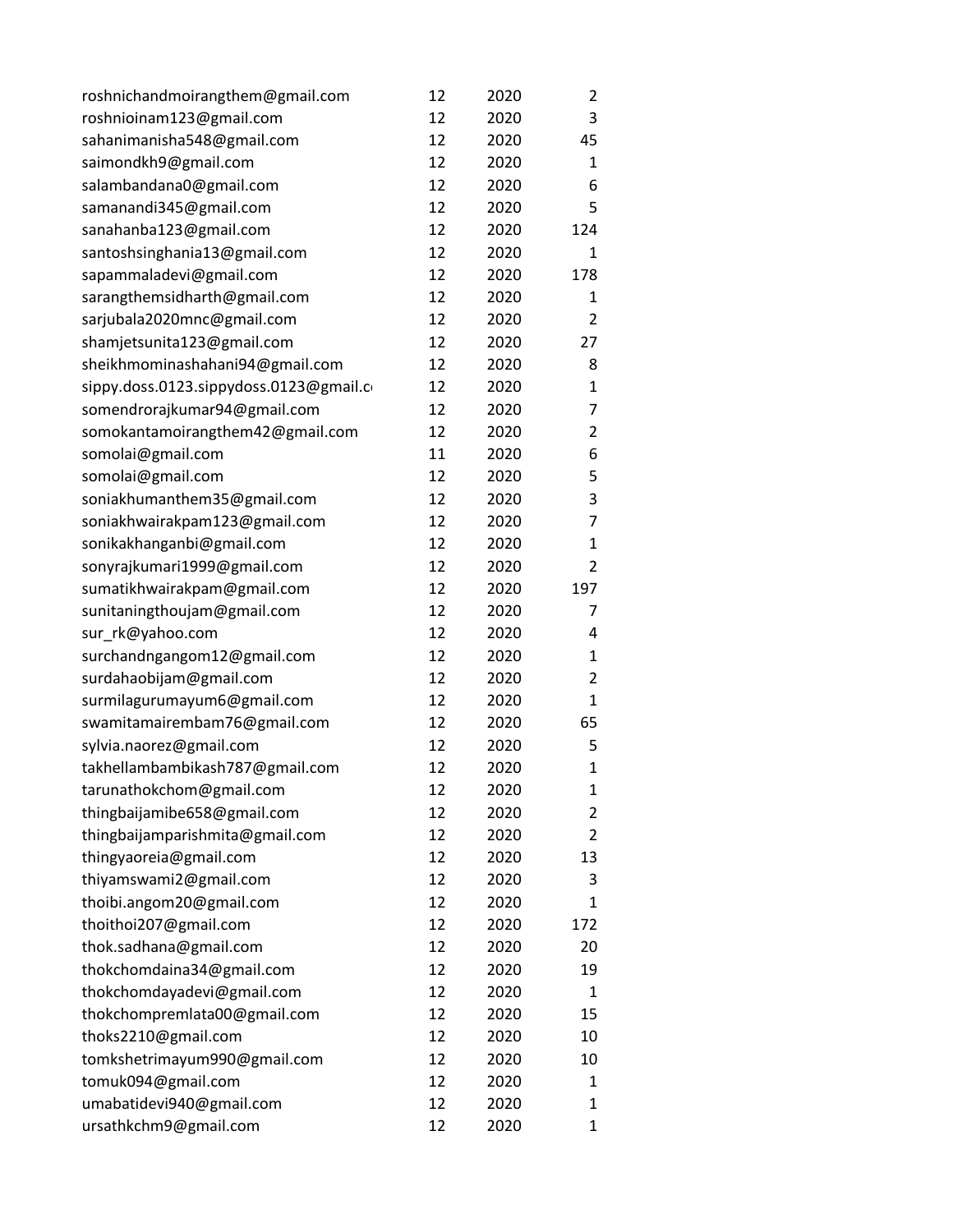| velriasem@gmail.com              | 12             | 2020 | 3              |
|----------------------------------|----------------|------|----------------|
| victoriavictoria57096@gmail.com  | 12             | 2020 | 3              |
| vijaythoudam2@gmail.com          | 12             | 2020 | $\mathbf{1}$   |
| 20msajoriya@gmail.com            | $\mathbf{1}$   | 2021 | 3              |
| 20msajoriya@gmail.com            | $\overline{2}$ | 2021 | 13             |
| abisheksalam00@gmail.com         | 4              | 2021 | $\overline{2}$ |
| aboichanaorem54@gmail.com        | $\overline{2}$ | 2021 | $\mathbf{1}$   |
| achoubi@gmail.com                | $\mathbf{1}$   | 2021 | 21             |
| achoubi@gmail.com                | 3              | 2021 | $\mathbf{1}$   |
| achoubi@gmail.com                | 4              | 2021 | 8              |
| achoubi@gmail.com                | 5              | 2021 | $\mathbf{1}$   |
| achoubi@gmail.com                | 6              | 2021 | 41             |
| adisonheisnam2020@gmail.com      | 1              | 2021 | $\mathbf{1}$   |
| ahanthemsanamatum@gmail.com      | $\mathbf 1$    | 2021 | $\mathbf{1}$   |
| ahongshangbamnelson123@gmail.com | 1              | 2021 | 1              |
| akashkonthoujam111@gmail.com     | 1              | 2021 | 1              |
| akashkonthoujam111@gmail.com     | 8              | 2021 | $\mathbf{1}$   |
| akluwng4@gmail.com               | $\mathbf{1}$   | 2021 | $\mathbf{1}$   |
| alenbalatonbram@gmail.com        | 3              | 2021 | $\mathbf{1}$   |
| aliceirengbam12@gmail.com        | $\mathbf{1}$   | 2021 | 1              |
| alinkmthem@gmail.com             | $\mathbf{1}$   | 2021 | 1              |
| allenhaobijam@gmail.com          | $\mathbf{1}$   | 2021 | $\mathbf{1}$   |
| amitlaishram152@gmail.com        | $\mathbf{1}$   | 2021 | $\mathbf{1}$   |
| anandningthoujam7@gmail.com      | $\mathbf{1}$   | 2021 | $\mathbf{1}$   |
| anandpukhrambam12@gmail.com      | 1              | 2021 | 1              |
| angomarbin@gmail.com             | 5              | 2021 | 15             |
| angombidyachanu@gmail.com        | $\mathbf{1}$   | 2021 | $\mathbf{1}$   |
| angombungoangom@gmail.com        | $\mathbf{1}$   | 2021 | $\mathbf{1}$   |
| angomkimrose2@gmail.com          | $\overline{2}$ | 2021 | $\mathbf{1}$   |
| angomrobertsonsingh@gmail.com    | $\mathbf{1}$   | 2021 | 1              |
| angomrobertsonsingh@gmail.com    | 3              | 2021 | $\mathbf{1}$   |
| angomrojita7407@gmail.com        | $\mathbf{1}$   | 2021 | 1              |
| anjalioinam51@gmail.com          | 1              | 2021 | 2              |
| apanbanao@gmail.com              | 1              | 2021 | 1              |
| arbindasalam2@gmail.com          | 1              | 2021 | 1              |
| asemchandramani0@gmail.com       | 1              | 2021 | 1              |
| ashishrk995@gmail.com            | 1              | 2021 | 1              |
| ashokumarmaibam2000@gmail.com    | 6              | 2021 | 1              |
| atomshitaljit433@gmail.com       | 1              | 2021 | 3              |
| ayekpambishorjitsingh@gmail.com  | 1              | 2021 | $\overline{2}$ |
| babilapukhrambam@gmail.com       | 1              | 2021 | $\overline{2}$ |
| babyhemam60@gmail.com            | 1              | 2021 | $\mathbf{1}$   |
| babymaisnam1@gmail.com           | 2              | 2021 | 3              |
| baibungh@gmail.com               | 1              | 2021 | 4              |
| bandananongmaithem11@gmail.com   | 1              | 2021 | 1              |
| basantasalamsingh@gmail.com      | $\overline{2}$ | 2021 | 1              |
| bay204895@gmail.com              | $\mathbf 1$    | 2021 | 2              |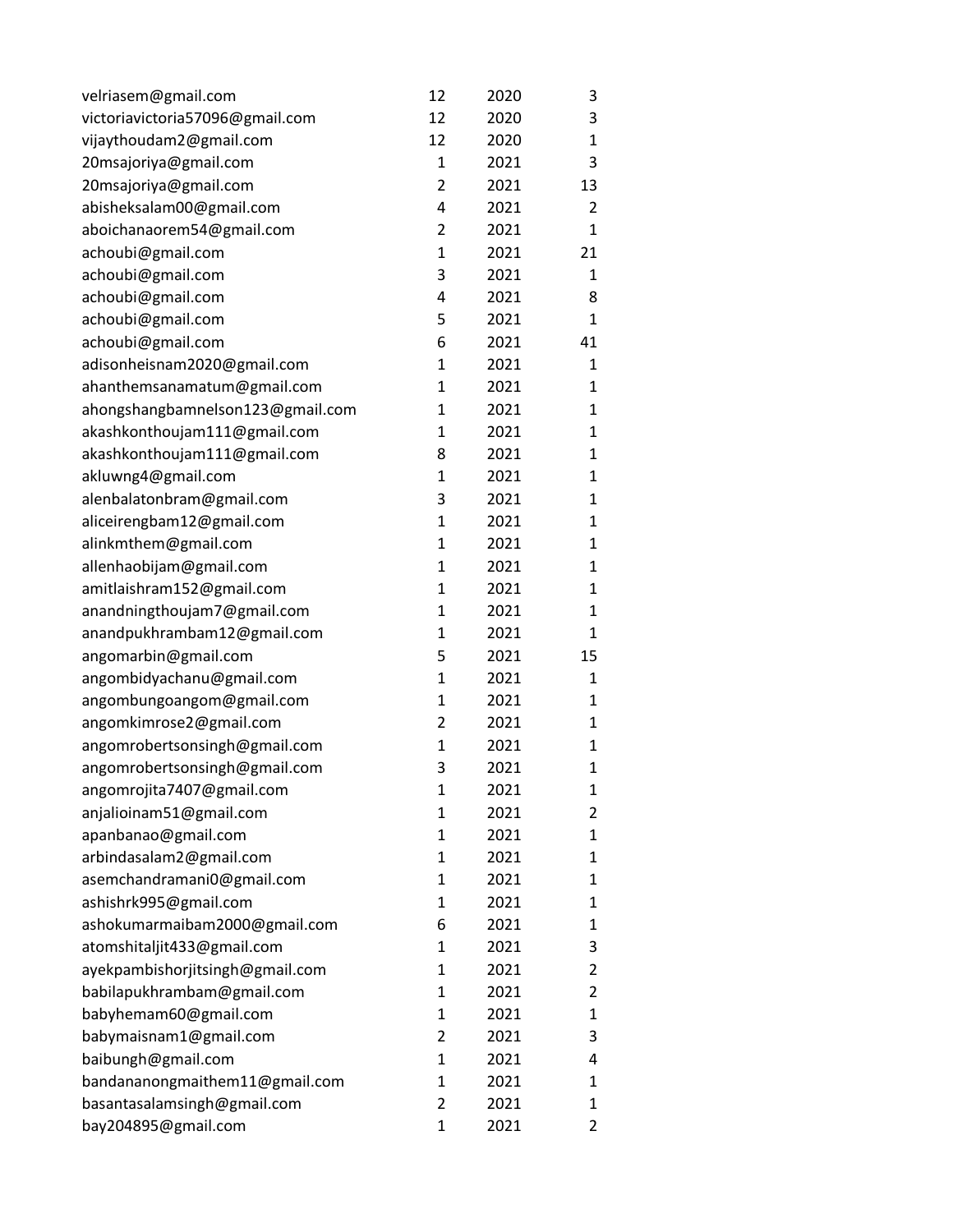| bemmameisnambemma@gmail.com          | 1              | 2021 | 2            |
|--------------------------------------|----------------|------|--------------|
| bensihemam39@gmail.com               | 1              | 2021 | $\mathbf{1}$ |
| bhabinanameirakpam@gmail.com         | $\mathbf{1}$   | 2021 | 1            |
| bhanupriya27oinam@gmail.com          | 3              | 2021 | 1            |
| bidyaningthoujam011@gmail.com        | 4              | 2021 | 2            |
| bidyapathi88@gmail.com               | 1              | 2021 | 1            |
| bigyanandan454@gmail.com             | 3              | 2021 | 4            |
| bijetaoinam@yahoo.com                | 4              | 2021 | 8            |
| bikananda62@gmail.com                | 1              | 2021 | 1            |
| biposalam105@gmail.com               | $\mathbf{1}$   | 2021 | $\mathbf{1}$ |
| bishwayamoirangthem94@gmail.com      | 1              | 2021 | 1            |
| bishwayamoirangthem94@gmail.com      | 6              | 2021 | $\mathbf{1}$ |
| bk7022@gmail.com                     | 4              | 2021 | 90           |
| bk7022@gmail.com                     | 5              | 2021 | 150          |
| bk7022@gmail.com                     | 8              | 2021 | 119          |
| bmwarishahmed@gmail.com              | 1              | 2021 | 9            |
| bornetlaishram@gmail.com             | 3              | 2021 | 6            |
| boylembaningthouja@gmail.com         | $\mathbf{1}$   | 2021 | $\mathbf{1}$ |
| brajaranilaishram@gmail.com          | $\mathbf{1}$   | 2021 | 1            |
| brajaranilaishram@gmail.com          | $\overline{2}$ | 2021 | 3            |
| budhachandrarock@gmail.com           | $\mathbf{1}$   | 2021 | 2            |
| budhachandrarock@gmail.com           | $\overline{2}$ | 2021 | $\mathbf{1}$ |
| bungbabidya@gmail.com                | $\mathbf{1}$   | 2021 | 3            |
| buntych8@gmail.com                   | $\mathbf{1}$   | 2021 | 4            |
| buntych8@gmail.com                   | $\overline{2}$ | 2021 | 3            |
| buntych8@gmail.com                   | 6              | 2021 | 1            |
| bzenmeetei@gmail.com                 | 1              | 2021 | 114          |
| chabungbamluxmidevi@gmail.com        | $\mathbf{1}$   | 2021 | 1            |
| chabungbamluxmidevi@gmail.com        | 3              | 2021 | 1            |
| chakcharabochakcharabo@gmail.com     | 1              | 2021 | $\mathbf{1}$ |
| chambimutum59@gmail.com              | 3              | 2021 | $\mathbf{1}$ |
| chanambamsurjit816@gmail.com         | $\mathbf{1}$   | 2021 | 23           |
| chanchanaorem87@gmail.com            | $\mathbf{1}$   | 2021 | 2            |
| chanu.nancy@gmail.com                | $\mathbf{1}$   | 2021 | 10           |
| chanu.nancy@gmail.com                | 4              | 2021 | 139          |
| chanu.nancy@gmail.com                | 5              | 2021 | 265          |
| chaobalaizzzz@gmail.com              | 1              | 2021 | 3            |
| chingkheimoirangthem15@gmail.com     | 1              | 2021 | 1            |
| chrobertsingh@gmail.com              | $\mathbf{1}$   | 2021 | 7            |
| chrobertsingh@gmail.com              | $\overline{2}$ | 2021 | 1            |
| chrobertsingh@gmail.com              | 3              | 2021 | 1            |
| cindyrk59@gmail.com                  | 1              | 2021 | 1            |
| clintonsarangleisangthemba@gmail.com | 1              | 2021 | 1            |
| dainatakhellambam90@gmail.com        | 3              | 2021 | 2            |
| dayalaimayum97@gmail.com             | 3              | 2021 | $\mathbf{1}$ |
| dayanandaasem34@gmail.com            | 1              | 2021 | 1            |
| defencethokchom@gmail.com            | 1              | 2021 | $\mathbf{1}$ |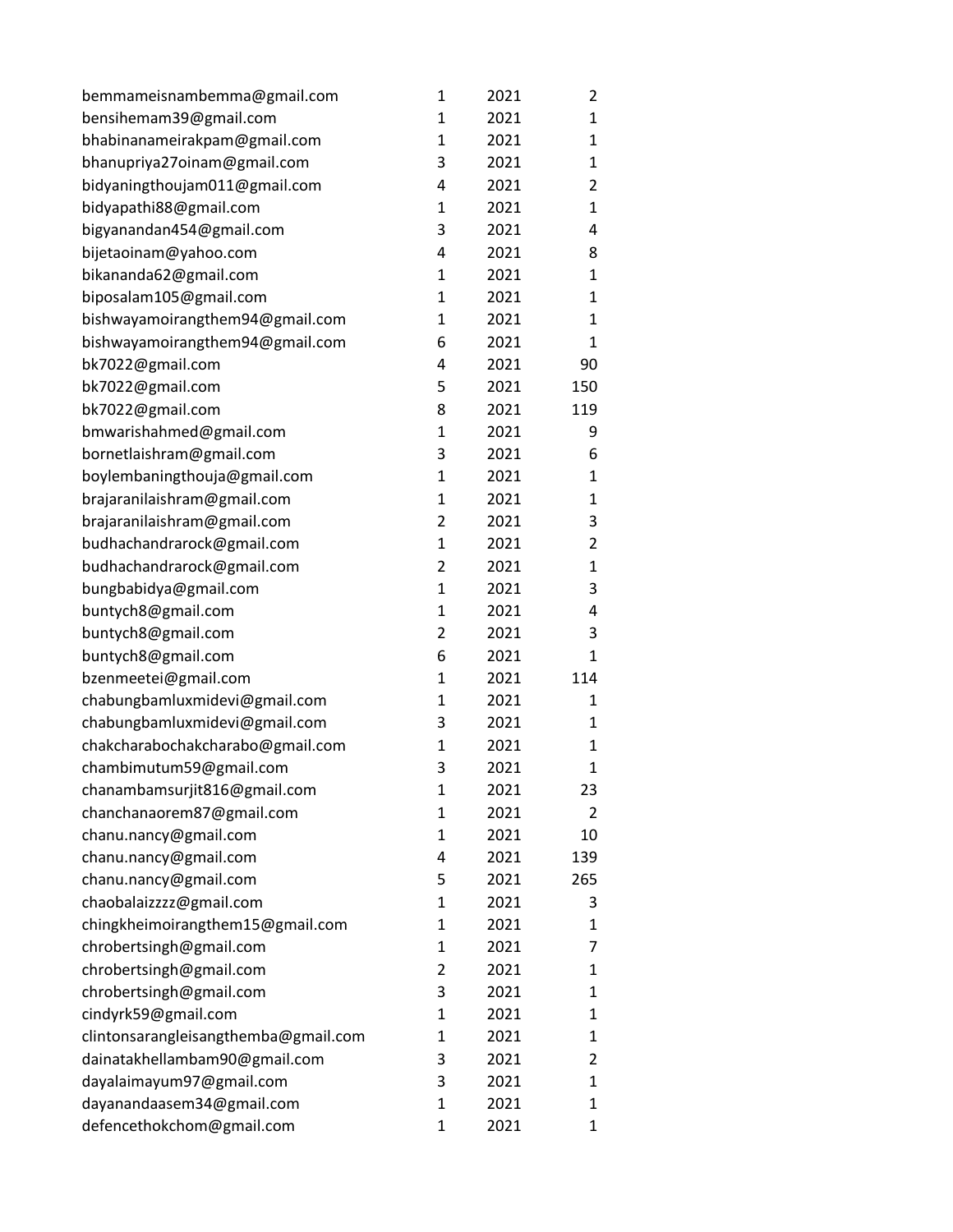| dhanarajkwndrkpm99@gmail.com    | 1              | 2021 | 1            |
|---------------------------------|----------------|------|--------------|
| dhanarajpaonam392@gmail.com     | 8              | 2021 | 3            |
| dianatakhellambam12@gmail.com   | $\mathbf{1}$   | 2021 | 1            |
| dolenkhuman@gmail.com           | $\mathbf{1}$   | 2021 | 22           |
| dolenkhuman@gmail.com           | 5              | 2021 | 1            |
| dolenkhuman@gmail.com           | 6              | 2021 | 1            |
| donmtkom32@gmail.com            | $\mathbf{1}$   | 2021 | 1            |
| doulenlalhangshing@gmail.com    | $\mathbf{1}$   | 2021 | 1            |
| dviakumam1@gmail.com            | $\mathbf{1}$   | 2021 | 1            |
| elizabeththangjam9@gmail.com    | $\mathbf{1}$   | 2021 | 2            |
| gaiguangthuikamei7@gmail.com    | $\mathbf 1$    | 2021 | 1            |
| gaitrilaishram2002@gmail.com    | $\mathbf 1$    | 2021 | 1            |
| gangkugangmei74@gmail.com       | $\mathbf{1}$   | 2021 | 2            |
| geobantaa@gmail.com             | $\mathbf{1}$   | 2021 | $\mathbf{1}$ |
| geoneilhaobijam@gmail.com       | $\mathbf{1}$   | 2021 | 1            |
| germanpukhrambam123@gmail.com   | $\mathbf{1}$   | 2021 | 4            |
| gokulkhamzz@gmail.com           | $\mathbf 1$    | 2021 | 1            |
| graceningthoujam54@gmail.com    | $\overline{2}$ | 2021 | 5            |
| graceningthoujam54@gmail.com    | 3              | 2021 | 3            |
| gunileimapokpam@gmail.com       | 4              | 2021 | 6            |
| gyaneshwor423@gmail.com         | $\mathbf{1}$   | 2021 | 1            |
| gyankhwairakpam2@gmail.com      | $\mathbf 1$    | 2021 | 1            |
| heisnamelina098765@gmail.com    | $\mathbf{1}$   | 2021 | 1            |
| heisnamelina098765@gmail.com    | $\overline{2}$ | 2021 | 5            |
| heisnamelina098765@gmail.com    | 7              | 2021 | $\mathbf{1}$ |
| henba234@gmail.com              | $\mathbf{1}$   | 2021 | 1            |
| henba234@gmail.com              | $\overline{2}$ | 2021 | 5            |
| herojit009@gmail.com            | 4              | 2021 | 2            |
| herojitlaishram010101@gmail.com | 3              | 2021 | $\mathbf{1}$ |
| herysonsuperman@gmail.com       | $\mathbf{1}$   | 2021 | $\mathbf{1}$ |
| iboyumnam2@gmail.com            | $\mathbf 1$    | 2021 | $\mathbf{1}$ |
| ingobalaishram0@gmail.com       | 1              | 2021 | 1            |
| inunganbi2018@gmail.com         | $\mathbf{1}$   | 2021 | 1            |
| irom.abu18@gmail.com            | $\mathbf{1}$   | 2021 | 1            |
| iromrabisingh777@gmail.com      | $\mathbf{1}$   | 2021 | 2            |
| isharchandra134@gmail.com       | 1              | 2021 | 3            |
| jagatngambalaishram@gmail.com   | 1              | 2021 | 1            |
| jeetdia123@gmail.com            | $\mathbf{1}$   | 2021 | 2            |
| jenniatoitoi@gmail.com          | $\mathbf{1}$   | 2021 | 2            |
| jenniferthokchom98@gmail.com    | $\overline{2}$ | 2021 | 2            |
| jesiyakshetrimayum8@gmail.com   | 1              | 2021 | 1            |
| jmoirangthem007@gmail.com       | 1              | 2021 | 16           |
| jmoirangthem007@gmail.com       | 2              | 2021 | 13           |
| jmoirangthem007@gmail.com       | 3              | 2021 | 2            |
| jmoirangthem007@gmail.com       | 4              | 2021 | 3            |
| jmoirangthem007@gmail.com       | 5              | 2021 | 2            |
| jmoirangthem007@gmail.com       | 6              | 2021 | 7            |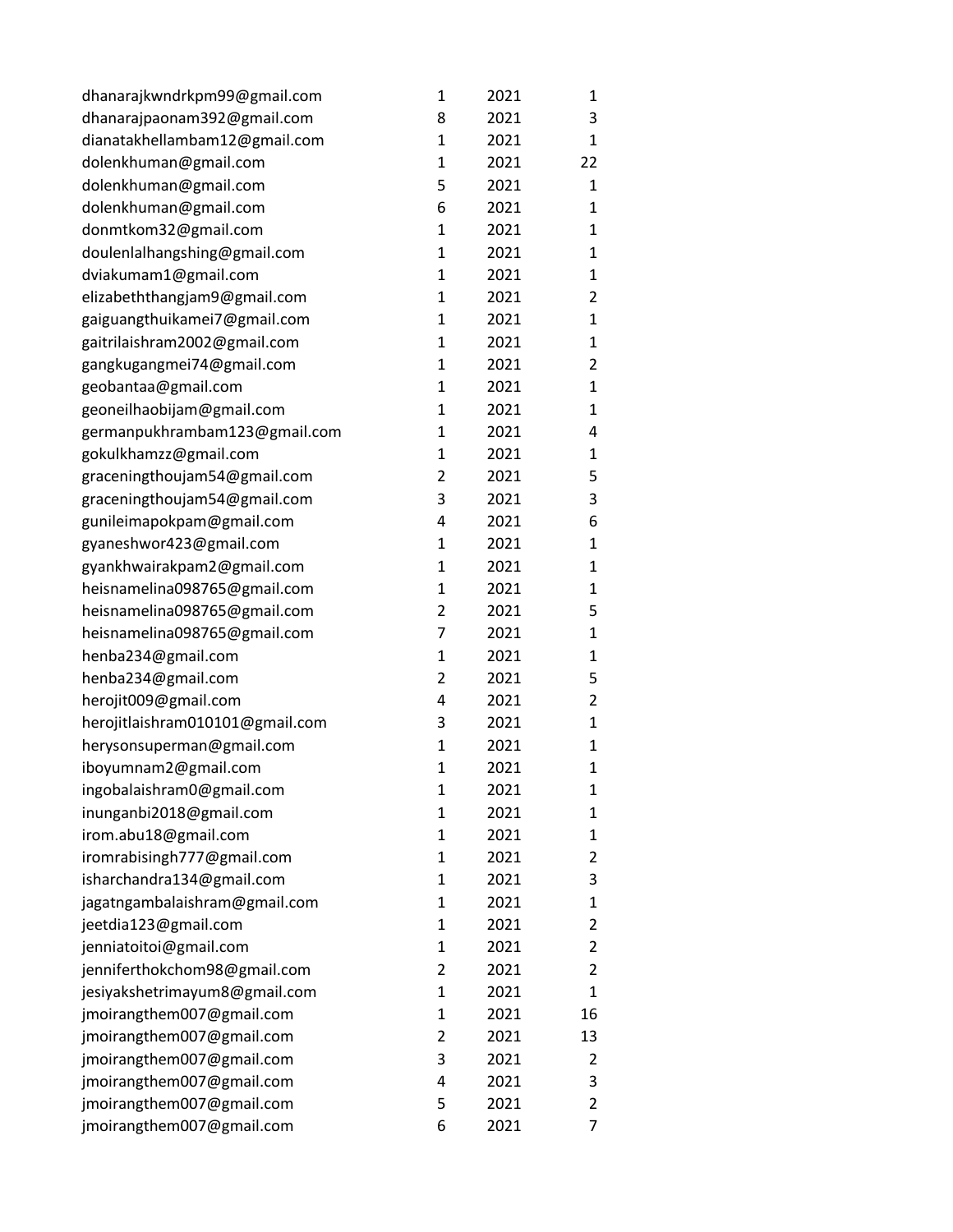| joshilamangang@gmail.com            | 1              | 2021 | 5              |
|-------------------------------------|----------------|------|----------------|
| jotinkhumanjotinkhuman@gmail.com    | $\mathbf{1}$   | 2021 | 1              |
| joythoi905@gmail.com                | 1              | 2021 | $\mathbf{1}$   |
| julianoinam77@gmail.com             | 3              | 2021 | 1              |
| kangabamsanamacha@gmail.com         | $\mathbf{1}$   | 2021 | 2              |
| kangabamsoniadevi1999@gmail.com     | 1              | 2021 | 1              |
| kapilningthoukhongjam45@gmail.com   | $\mathbf{1}$   | 2021 | $\mathbf{1}$   |
| kevingolmei87@gmail.com             | $\mathbf 1$    | 2021 | $\overline{2}$ |
| kgyanidevi1234@gmail.com            | $\mathbf{1}$   | 2021 | 45             |
| kgyanidevi1234@gmail.com            | 6              | 2021 | 4              |
| khoiromnolini@gmail.com             | 4              | 2021 | 31             |
| khumukchamsanjitkumar@gmail.com     | $\mathbf{1}$   | 2021 | 18             |
| khumukchamsanjitkumar@gmail.com     | 4              | 2021 | 35             |
| khundrakpamabishek123@gmail.com     | $\mathbf 1$    | 2021 | $\overline{2}$ |
| khundrakpamrabichandra02@gmail.com  | $\mathbf 1$    | 2021 | 1              |
| khuraijammirinda@gmail.com          | $\mathbf 1$    | 2021 | 1              |
| kishanlaishram222@gmail.com         | $\mathbf{1}$   | 2021 | $\mathbf{1}$   |
| kishanmeitei198@gmail.com           | $\mathbf 1$    | 2021 | 1              |
| kkanta942@gmail.com                 | $\mathbf 1$    | 2021 | $\mathbf{1}$   |
| koijamleishembameitei@gmail.com     | $\mathbf 1$    | 2021 | 44             |
| koirengmoirangthem@gmail.com        | 3              | 2021 | 1              |
| kpremnagar@gmail.com                | $\mathbf{1}$   | 2021 | 9              |
| kreetikapukhrambam@gmail.com        | $\mathbf 1$    | 2021 | 4              |
| kreetikapukhrambam@gmail.com        | $\overline{2}$ | 2021 | 24             |
| krishnakonthoujamdarkmoon@gmail.com | $\mathbf{1}$   | 2021 | 10             |
| krongneichungk@gmail.com            | $\mathbf 1$    | 2021 | 3              |
| kumamsamson011@gmail.com            | 1              | 2021 | $\mathbf{1}$   |
| laishramkajal62@gmail.com           | 1              | 2021 | 1              |
| laishramkalpana151@gmail.com        | 4              | 2021 | 1              |
| laishramp@gmail.com                 | $\mathbf{1}$   | 2021 | 1              |
| laishramrejina30@gmail.com          | $\mathbf{1}$   | 2021 | 3              |
| laxmikorean@gmail.com               | 2              | 2021 | 1              |
| leihaorongbamlakshmi@gmail.com      | $\mathbf{1}$   | 2021 | 5              |
| leihaorongbamlakshmi@gmail.com      | $\overline{2}$ | 2021 | 2              |
| leishangthem.m.c@gmail.com          | 4              | 2021 | $\overline{2}$ |
| linthoihaojam304@gmail.com          | 1              | 2021 | $\overline{2}$ |
| lizalia754@gmail.com                | 1              | 2021 | $\overline{2}$ |
| lplinthoidevi637@gmail.com          | 2              | 2021 | 1              |
| Iroji2001@gmail.com                 | 1              | 2021 | 3              |
| luluproplayer@gmail.com             | 1              | 2021 | 2              |
| lungaithui@gmail.com                | $\mathbf{1}$   | 2021 | 45             |
| lungaithui@gmail.com                | 4              | 2021 | $\overline{2}$ |
| luwangchasnilachandras@gmail.com    | 1              | 2021 | 1              |
| luwangpunsiba23@gmail.com           | 1              | 2021 | 1              |
| lyricsaddicted1@gmail.com           | 1              | 2021 | 1              |
| mabdurrshah@gmail.com               | 1              | 2021 | 2              |
| mabdurrshah@gmail.com               | 3              | 2021 | $\mathbf{1}$   |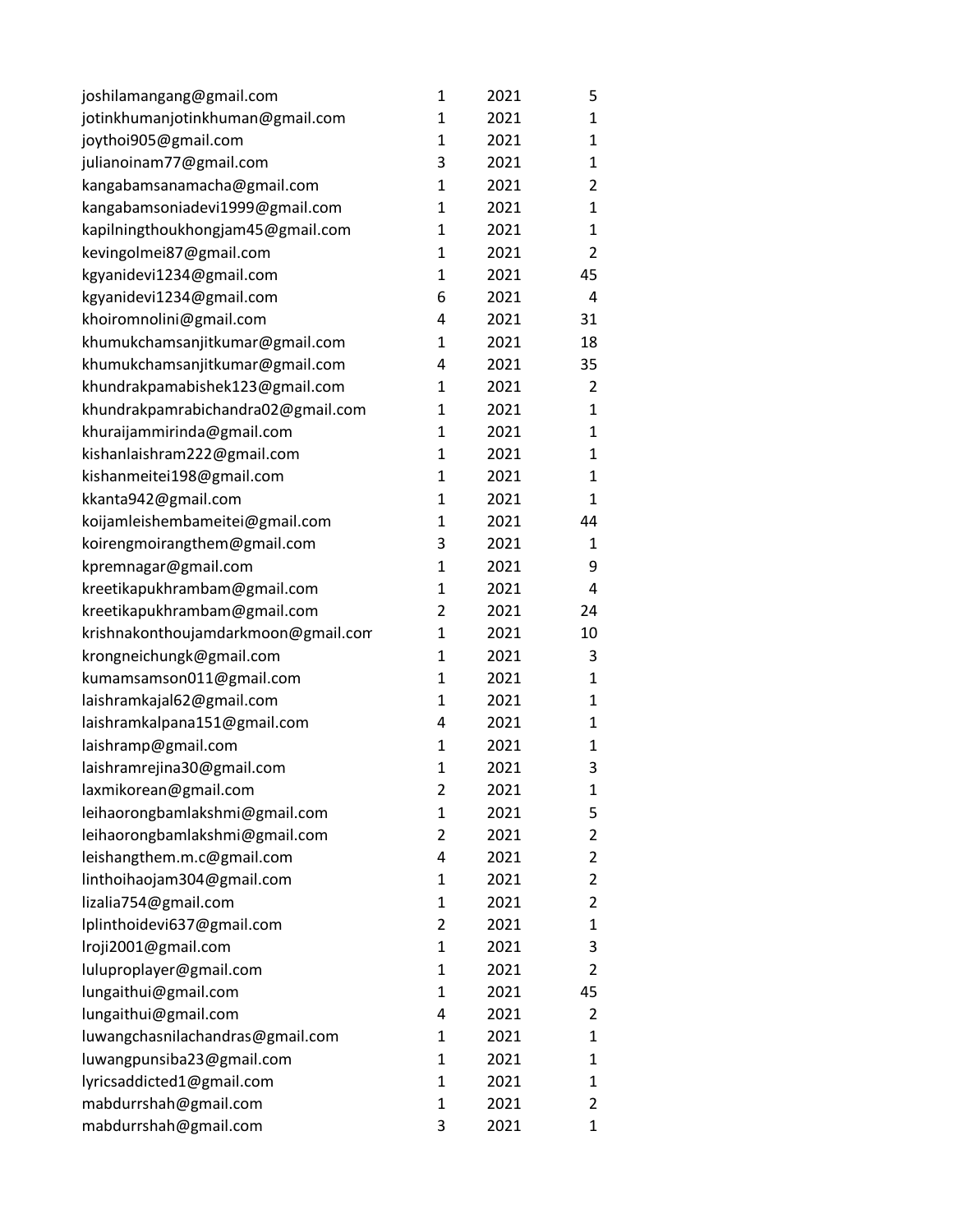| mabdurrshah@gmail.com                | 4              | 2021 | 1              |
|--------------------------------------|----------------|------|----------------|
| mabdurrshah@gmail.com                | 5              | 2021 | 4              |
| maichoutaret@gmail.com               | $\overline{2}$ | 2021 | 1              |
| manda199791@gmail.com                | 3              | 2021 | $\mathbf{1}$   |
| mangalgeo80@gmail.com                | 1              | 2021 | $\overline{2}$ |
| mangalgeo80@gmail.com                | 6              | 2021 | 2              |
| mangalleibisarangthem@gmail.com      | 1              | 2021 | 7              |
| mangaloinam1@gmail.com               | $\mathbf{1}$   | 2021 | 1              |
| mangangravichandra336@gmail.com      | $\mathbf{1}$   | 2021 | 3              |
| manisinghheisnam812@gmail.com        | 1              | 2021 | $\mathbf{1}$   |
| maniwayenbam@gmail.com               | $\mathbf{1}$   | 2021 | 11             |
| maniwayenbam@gmail.com               | 6              | 2021 | 3              |
| maniwayenbam@gmail.com               | $\overline{7}$ | 2021 | 294            |
| manoramameiteichanu@gmail.com        | 7              | 2021 | 4              |
| manshisanasam@gmail.com              | $\mathbf 1$    | 2021 | $\mathbf{1}$   |
| marconikhangjrakpam2000@gmail.com    | $\mathbf 1$    | 2021 | 1              |
| marsonkhundrakpam123@gmail.com       | 2              | 2021 | 6              |
| mc3185714@gmail.com                  | $\mathbf{1}$   | 2021 | $\mathbf{1}$   |
| michaelthoudam9@gmail.com            | 7              | 2021 | 1              |
| mingobi@rediffmail.com               | $\mathbf 1$    | 2021 | 5              |
| mkshetri03@gmail.com                 | $\overline{2}$ | 2021 | 253            |
| mkshetri03@gmail.com                 | 3              | 2021 | 95             |
| mkshetri03@gmail.com                 | 5              | 2021 | 70             |
| mkshetri03@gmail.com                 | 6              | 2021 | 3              |
| mkshetri03@gmail.com                 | 7              | 2021 | $\mathbf{1}$   |
| mkshetri03@gmail.com                 | 8              | 2021 | 1              |
| mmanibabusingh123@gmail.com          | $\mathbf 1$    | 2021 | 1              |
| moirangthemkabita@gmail.com          | $\mathbf{1}$   | 2021 | $\mathbf{1}$   |
| moirangthemthemba@gmail.com          | 3              | 2021 | 3              |
| momchanongthombam3@gmail.com         | $\mathbf{1}$   | 2021 | $\mathbf{1}$   |
| motilallaishram7908@gmail.com        | 3              | 2021 | 3              |
| mushaindi@gmail.com                  | 1              | 2021 | $\mathbf 1$    |
| mushaindi@gmail.com                  | 4              | 2021 | 3              |
| mutummartina@gmail.com               | 1              | 2021 | 1              |
| nanditanameirakpam1234@gmail.com     | $\mathbf 1$    | 2021 | $\overline{2}$ |
| nanditanameirakpam1234@gmail.com     | 2              | 2021 | 1              |
| naobichasalam71@gmail.com            | $\mathbf 1$    | 2021 | 1              |
| naoremshitaljit7005@gmail.com        | $\mathbf 1$    | 2021 | 1              |
| neisemthangkomm@gmail.com            | 1              | 2021 | 2              |
| nelson.tongbram007@gmail.com         | $\mathbf 1$    | 2021 | $\overline{2}$ |
| nganbaluwang75@gmail.com             | 1              | 2021 | 1              |
| ningthoujamgeorgebushsingh@gmail.com | $\mathbf 1$    | 2021 | 1              |
| nirmalathokchom2@gmail.com           | 1              | 2021 | 1              |
| nirurajkumari11@gmail.com            | $\mathbf{1}$   | 2021 | 12             |
| njeena12@gmail.com                   | $\mathbf 1$    | 2021 | 1              |
| nlanchenbi@gmail.com                 | 1              | 2021 | 1              |
| nlanchenbi@gmail.com                 | $\overline{2}$ | 2021 | 1              |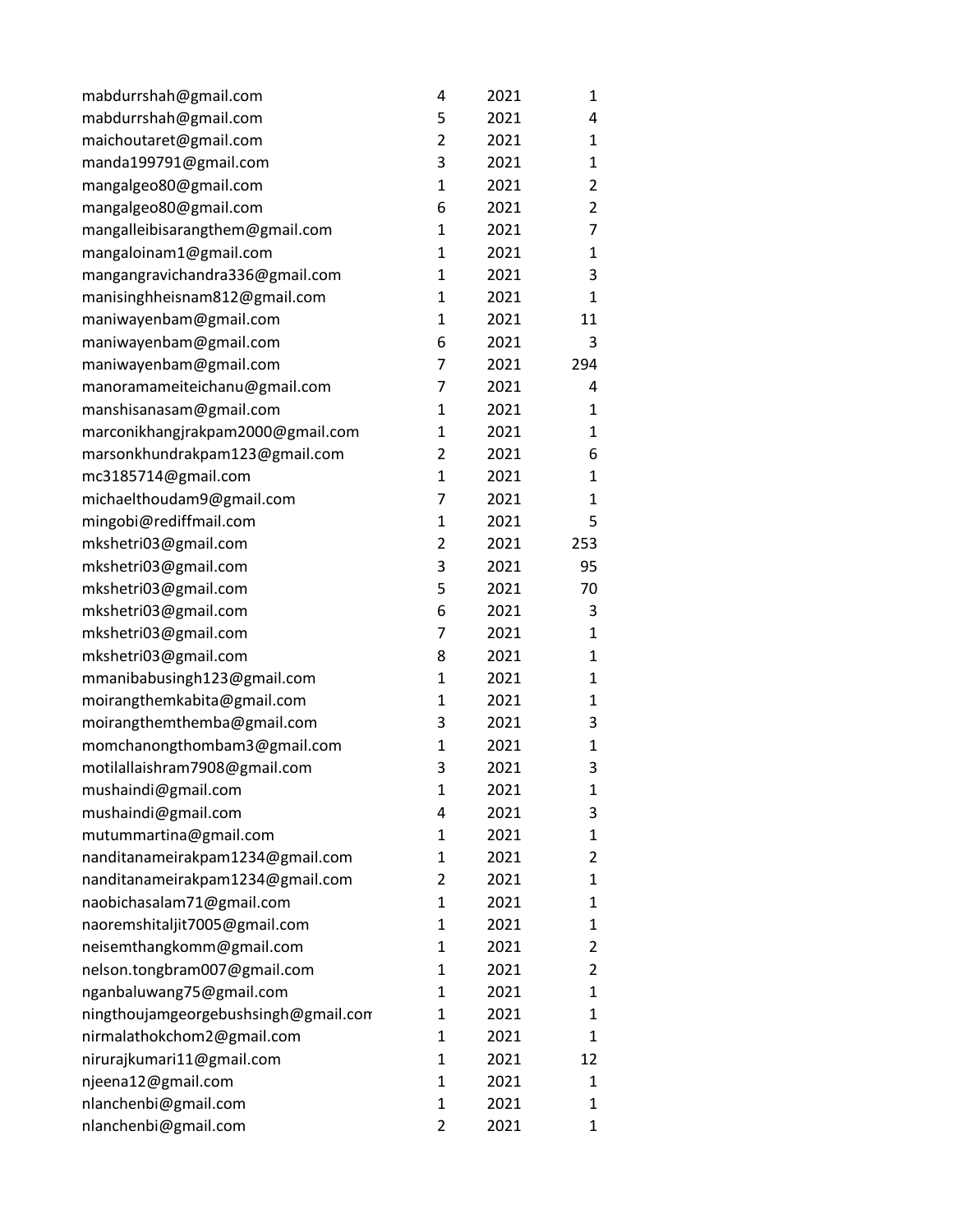| nnchanchan@gmail.com                | $\mathbf 1$    | 2021 | 3              |
|-------------------------------------|----------------|------|----------------|
| nnchanchan@gmail.com                | $\overline{2}$ | 2021 | 2              |
| nnchanchan@gmail.com                | 4              | 2021 | 3              |
| nnchanchan@gmail.com                | 5              | 2021 | 1              |
| nnchanchan@gmail.com                | 6              | 2021 | $\overline{2}$ |
| nnchanchan@gmail.com                | 7              | 2021 | $\overline{2}$ |
| noelshaji98@gmail.com               | $\mathbf{1}$   | 2021 | 41             |
| noelshaji98@gmail.com               | 6              | 2021 | 1              |
| nonibalatonjam52@gmail.com          | $\mathbf{1}$   | 2021 | 1              |
| oinamjamessingh6789@gmail.com       | 1              | 2021 | 7              |
| oinamjamessingh6789@gmail.com       | 2              | 2021 | 4              |
| oinampremchandsingh@gmail.com       | 1              | 2021 | 1              |
| oinamraja85@gmail.com               | $\mathbf 1$    | 2021 | $\mathbf{1}$   |
| oinamroshni770@gmail.com            | $\mathbf{1}$   | 2021 | 1              |
| oliviathembi1122@gmail.com          | 1              | 2021 | 4              |
| oliviathembi1122@gmail.com          | $\overline{2}$ | 2021 | 1              |
| oliviathembi1122@gmail.com          | 3              | 2021 | 1              |
| ormilakhwairakpam@gmail.com         | $\mathbf 1$    | 2021 | 14             |
| ormilakhwairakpam@gmail.com         | $\overline{2}$ | 2021 | 4              |
| pakpahijamnongalei5@gmail.com       | $\mathbf{1}$   | 2021 | 1              |
| pal.hunt727@gmail.com               | 4              | 2021 | 2              |
| pal.hunt727@gmail.com               | 5              | 2021 | 4              |
| pepeswsw@gmail.com                  | $\mathbf 1$    | 2021 | $\mathbf{1}$   |
| phebilam@gmail.com                  | $\mathbf{1}$   | 2021 | 1              |
| pinkyheisnam24@gmail.com            | 4              | 2021 | $\mathbf{1}$   |
| pinkyheisnam24@gmail.com            | 6              | 2021 | 1              |
| pningthemcha@gmail.com              | 1              | 2021 | 4              |
| pningthemcha@gmail.com              | 4              | 2021 | $\mathbf{1}$   |
| potshangbamsarju619@gmail.com       | 1              | 2021 | 1              |
| prashanjithemam@gmail.com           | 1              | 2021 | 2              |
| premchandangom@gmail.com            | $\overline{2}$ | 2021 | 2              |
| premchandkhundrakpam30@gmail.com    | $\mathbf 1$    | 2021 | 1              |
| premlatahidam@gmail.com             | 1              | 2021 | 2              |
| priokumarthokchom@gmail.com         | 1              | 2021 | 11             |
| priokumarthokchom@gmail.com         | 2              | 2021 | 159            |
| priyaluxmitakhellambam123@gmail.com | 1              | 2021 | 5              |
| priyohuirem8@gmail.com              | $\mathbf{1}$   | 2021 | 1              |
| pukhrambamsadananda37@gmail.com     | $\mathbf{1}$   | 2021 | 2              |
| puyammilan123@gmail.com             | 1              | 2021 | 21             |
| rahmanfazoor@gmail.com              | 7              | 2021 | 1              |
| rajeshningthoujam9999@gmail.com     | 1              | 2021 | 1              |
| rakeshwarepam123@gmail.com          | 1              | 2021 | 1              |
| ramanandahaobam222@gmail.com        | 3              | 2021 | 1              |
| ramanandaningthouja1@gmail.com      | 1              | 2021 | 1              |
| ramdashtongbram@gmail.com           | 1              | 2021 | 108            |
| ramdashtongbram@gmail.com           | 2              | 2021 | 219            |
| rameshtakh41@gmail.com              | 3              | 2021 | 1              |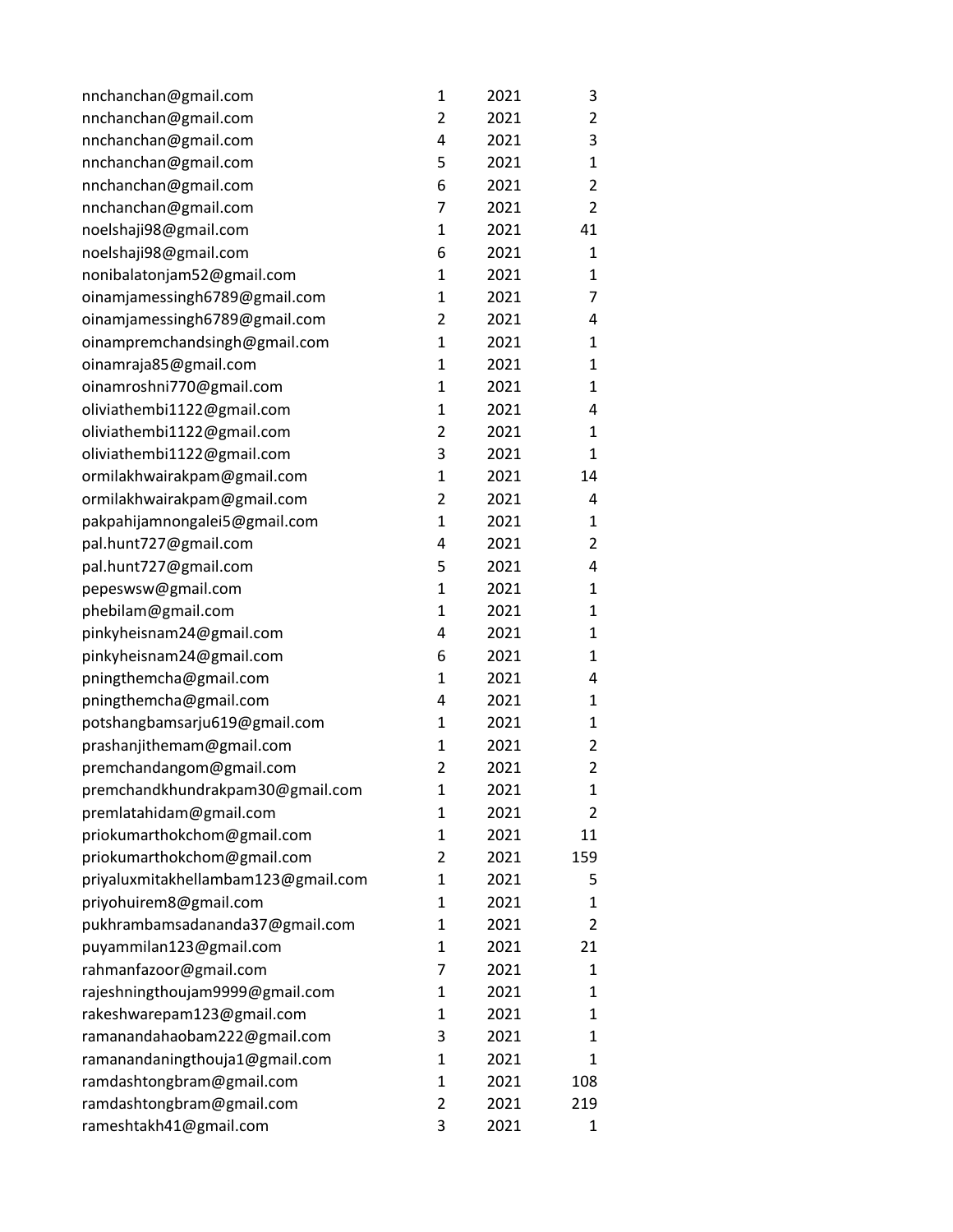| ratanjohna@gmail.com           | 1              | 2021 | 7              |
|--------------------------------|----------------|------|----------------|
| raulchanambam@gmail.com        | $\overline{2}$ | 2021 | 1              |
| rebeccasagolsem974@gmail.com   | $\mathbf{1}$   | 2021 | 1              |
| riyarajkumari123@gmail.com     | 3              | 2021 | 1              |
| rkjerinadevi@gmail.com         | $\mathbf{1}$   | 2021 | $\mathbf{1}$   |
| rkpratima60@gmail.com          | 4              | 2021 | 1              |
| robertsonhaobijam739@gmail.com | 1              | 2021 | 2              |
| robertsonoinam09@gmail.com     | $\mathbf{1}$   | 2021 | 1              |
| rohithznm83697@gmail.com       | $\mathbf{1}$   | 2021 | 6              |
| rohithznm83697@gmail.com       | 7              | 2021 | 3              |
| rohitkonjengbam1123@gmail.com  | 1              | 2021 | 5              |
| rohitoinam13@gmail.com         | 3              | 2021 | 3              |
| rojirajkumari1795@gmail.com    | 4              | 2021 | 23             |
| romenoinam10@gmail.com         | $\overline{2}$ | 2021 | 4              |
| romenoinam10@gmail.com         | 3              | 2021 | $\mathbf{1}$   |
| romeshmaibam35@gmail.com       | 1              | 2021 | 15             |
| romeshonhaobijam@gmail.com     | $\mathbf{1}$   | 2021 | 1              |
| roshanthokchom273@gmail.com    | $\mathbf{1}$   | 2021 | 1              |
| roshanthokchom273@gmail.com    | $\overline{2}$ | 2021 | 1              |
| rowing.lakshmi@gmail.com       | $\mathbf{1}$   | 2021 | 1              |
| rustamyengkhom56@gmail.com     | 1              | 2021 | 3              |
| sahanimanisha548@gmail.com     | $\mathbf{1}$   | 2021 | 2              |
| sahanimanisha548@gmail.com     | 2              | 2021 | $\overline{2}$ |
| sahanimanisha548@gmail.com     | 5              | 2021 | 2              |
| sakuntalamaisnam999@gmail.com  | $\mathbf{1}$   | 2021 | $\overline{2}$ |
| salambandana0@gmail.com        | 1              | 2021 | $\overline{2}$ |
| sampras.konsafe@gmail.com      | $\mathbf{1}$   | 2021 | 4              |
| sampras.konsafe@gmail.com      | $\overline{2}$ | 2021 | 12             |
| sanahanba123@gmail.com         | 4              | 2021 | $\mathbf{1}$   |
| sanahanba123@gmail.com         | 5              | 2021 | 15             |
| sanasamsushma4@gmail.com       | $\mathbf 1$    | 2021 | $\overline{2}$ |
| sanjitachanu61@gmail.com       | $\overline{1}$ | 2021 | 1              |
| sarikarajkumari2@gmail.com     | 1              | 2021 | 1              |
| sarjubala2020mnc@gmail.com     | 1              | 2021 | 5              |
| sarjumeetei@gmail.com          | $\mathbf{1}$   | 2021 | 1              |
| satyalaishram167@gmail.com     | 1              | 2021 | 3              |
| sbsingh789791@gmail.com        | 1              | 2021 | $\overline{2}$ |
| shamjetsunita123@gmail.com     | 1              | 2021 | 1              |
| shangkarkhwairakpam@gmail.com  | 1              | 2021 | 1              |
| shusma3135@gmail.com           | $\mathbf{1}$   | 2021 | 1              |
| shusma3135@gmail.com           | 7              | 2021 | 2              |
| simaransalam2@gmail.com        | 1              | 2021 | 3              |
| simranthokchom6@gmail.com      | 1              | 2021 | 1              |
| sinamjohnny35722@gmail.com     | 1              | 2021 | 1              |
| sinamrekshandra@gmail.com      | 1              | 2021 | 2              |
| solomonkonthouja@gmail.com     | 1              | 2021 | 3              |
| somendrorajkumar94@gmail.com   | 2              | 2021 | 70             |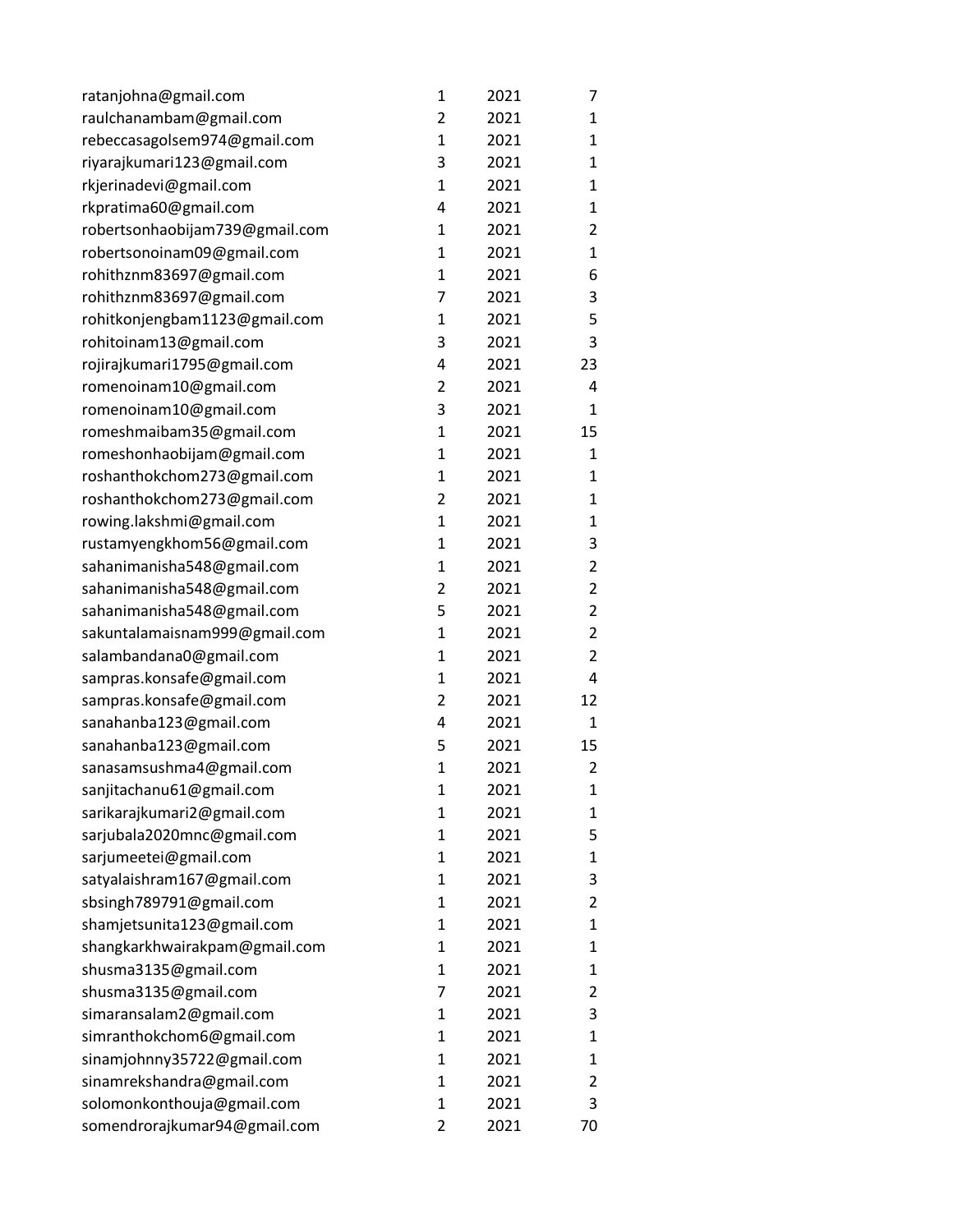| somendrorajkumar94@gmail.com      | 3              | 2021 | 2              |
|-----------------------------------|----------------|------|----------------|
| somendrorajkumar94@gmail.com      | 5              | 2021 | 1              |
| somenmoirangthem11@gmail.com      | $\mathbf{1}$   | 2021 | 2              |
| soniakhumanthem35@gmail.com       | 1              | 2021 | 1              |
| soraishamh@gmail.com              | $\overline{2}$ | 2021 | 3              |
| sukhambhupen@gmail.com            | 1              | 2021 | 2              |
| sumatikhwairakpam@gmail.com       | 1              | 2021 | 759            |
| sumatikhwairakpam@gmail.com       | $\overline{2}$ | 2021 | 62             |
| sumatikhwairakpam@gmail.com       | 3              | 2021 | 186            |
| sumatikhwairakpam@gmail.com       | 4              | 2021 | 68             |
| sumatikhwairakpam@gmail.com       | 5              | 2021 | 19             |
| sumatikhwairakpam@gmail.com       | 6              | 2021 | 8              |
| sur_rk@yahoo.com                  | $\mathbf{1}$   | 2021 | 4              |
| sur_rk@yahoo.com                  | 4              | 2021 | 1              |
| surajpuk2259@gmail.com            | 1              | 2021 | $\mathbf{1}$   |
| surajpuk2259@gmail.com            | 6              | 2021 | 1              |
| surchandsagolshem167@gmail.com    | 1              | 2021 | $\mathbf{1}$   |
| sureshpkhrmbm@gmail.com           | $\mathbf{1}$   | 2021 | 13             |
| susenningthouja@gmail.com         | 1              | 2021 | 1              |
| swaihiamgwangliugangmei@gmail.com | 1              | 2021 | $\overline{2}$ |
| tanujatongbram@gmail.com          | 1              | 2021 | $\overline{2}$ |
| taopokpi@gmail.com                | 1              | 2021 | $\mathbf{1}$   |
| tarunathokchom@gmail.com          | $\mathbf{1}$   | 2021 | 5              |
| thainthangjam763@gmail.com        | $\overline{2}$ | 2021 | $\mathbf{1}$   |
| thajaabujam@gmail.com             | 3              | 2021 | $\mathbf{1}$   |
| thoithoi207@gmail.com             | $\overline{2}$ | 2021 | 2              |
| thoithoiba22018@gmail.com         | 1              | 2021 | $\mathbf{1}$   |
| thoithoiba22018@gmail.com         | $\overline{2}$ | 2021 | 1              |
| thok.sadhana@gmail.com            | $\mathbf{1}$   | 2021 | 50             |
| thok.sadhana@gmail.com            | $\overline{2}$ | 2021 | 3              |
| thok.sadhana@gmail.com            | 4              | 2021 | 11             |
| thok.sadhana@gmail.com            | 5              | 2021 | 13             |
| thok.sadhana@gmail.com            | 6              | 2021 | 1              |
| thokchombikash7@gmail.com         | 1              | 2021 | 1              |
| thokchomdaina34@gmail.com         | 1              | 2021 | 9              |
| thokchomdaina34@gmail.com         | 2              | 2021 | 1              |
| thokchomprashanta824@gmail.com    | 1              | 2021 | 15             |
| thokchomprashanta824@gmail.com    | 2              | 2021 | 9              |
| thokchompremlata00@gmail.com      | $\mathbf{1}$   | 2021 | 7              |
| thokchomtyson1997@gmail.com       | $\mathbf{1}$   | 2021 | 2              |
| tikendrajitsingh12345@gmail.com   | 1              | 2021 | 1              |
| tintinchiru@gmail.com             | 1              | 2021 | $\overline{2}$ |
| tomkhundrakpam0@gmail.com         | $\mathbf{1}$   | 2021 | 2              |
| tomkshetrimayum990@gmail.com      | 3              | 2021 | 1              |
| totadevi245@gmail.com             | $\mathbf{1}$   | 2021 | $\overline{2}$ |
| umarosoinam@gmail.com             | 1              | 2021 | 6              |
| uttampotshangbam@gmail.com        | 1              | 2021 | 1              |